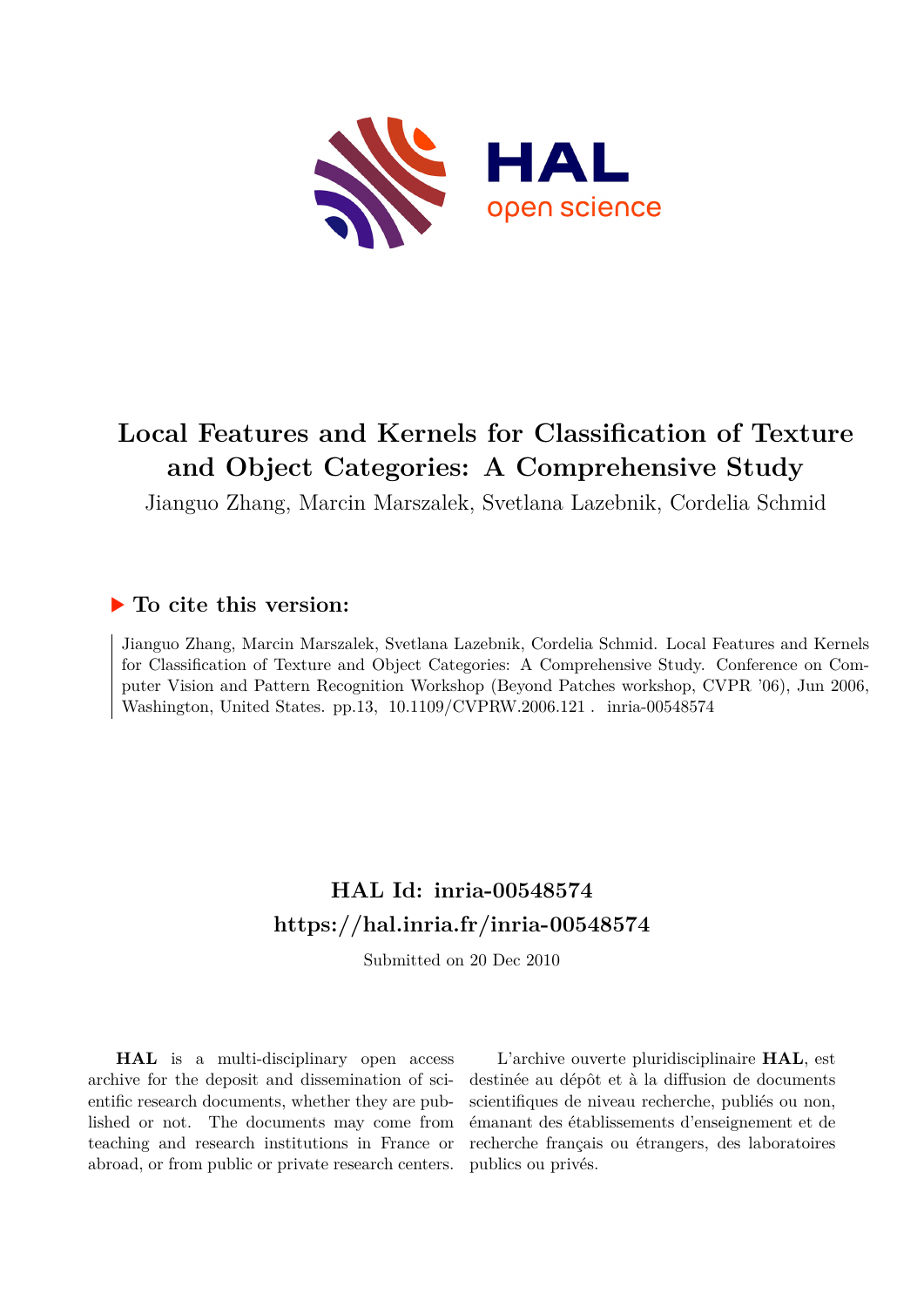# **Local Features and Kernels for Classification of Texture and Object Categories: A Comprehensive Study**

Jianguo Zhang<sup>†</sup> Marcin Marszałek<sup>†</sup> Svetlana Lazebnik<sup>‡</sup> Cordelia Schmid<sup>†</sup> <sup>†</sup> INRIA Rhône-Alpes, LEAR - GRAVIR *655 av. de l'Europe, 38330 Montbonnot, France 405 N. Mathews Ave., Urbana, IL 61801, USA zhang@inrialpes.fr marszale@inrialpes.fr slazebni@uiuc.edu schmid@inrialpes.fr*

## **Abstract**

*Recently, methods based on local image features have shown promise for texture and object recognition tasks. This paper presents a large-scale evaluation of an approach that represents images as distributions (signatures or histograms) of features extracted from a sparse set of keypoint locations and learns a Support Vector Machine classifier with kernels based on two effective measures for comparing distributions, the Earth Mover's Distance and the* χ <sup>2</sup> *distance. We first evaluate the performance of our approach with different keypoint detectors and descriptors, as well as different kernels and classifiers. We then conduct a comparative evaluation with several state-of-the-art recognition methods on 4 texture and 5 object databases. On most of these databases, our implementation exceeds the best reported results and achieves comparable performance on the rest. Finally, we investigate the influence of background correlations on recognition performance.*

## **1. Introduction**

The recognition of texture and object categories is one of the most challenging problems in computer vision, especially in the presence of intra-class variation, clutter, occlusion, and pose changes. Recent achievements in both texture and object recognition have demonstrated that using local features, or descriptors computed at a sparse set of scale- or affine-invariant keypoints, tends to be an effective approach [7, 11, 20]. At the same time, Support Vector Machine (SVM) classifiers [18] have shown their promise for visual classification tasks, and the development of specialized kernels suitable for use with local features has emerged as a fruitful line of research [8]. To date, most evaluations of methods combining kernels and local features have been small-scale and limited to one or two datasets. This motivates us to build an effective image classification approach combining a bag-of-keypoints representation with a kernelbased learning method and to test the limits of its performance on the most challenging databases available today.

*INRIA Rhone-Alpes, ˆ LEAR - GRAVIR* ‡*Beckman Institute, University of Illinois*

Our study consists of three components:

**Evaluation of implementation choices.** We assess many alternative implementation choices, including keypoint detector type, level of geometric invariance, feature descriptor, and classifier kernel. This evaluation yields several insights of practical importance. For example, a combination of multiple detectors and descriptors usually achieves better results than even the most discriminative individual detector/descriptor channel. Also, for most datasets in our evaluation, local features with the highest possible level of invariance do not yield the best performance.

**Comparison with existing methods.** We conduct a comparative evaluation with several state-of-the-art methods for texture and object classification on 4 texture and 5 object databases. For texture classification, our approach outperforms existing methods on Brodatz [2], KTH-TIPS [9] and UIUCTex [11] datasets and obtains comparable results on the CUReT dataset [3]. For object category classification, our approach outperforms existing methods on Xerox7 [20], Graz [16], CalTech6 [7], CalTech101 [6] and the more difficult test set of the Pascal challenge [5]. It obtains comparable results on the easier Pascal test set. The power of orderless bag-of-keypoints representations may be not surprising in the case of texture images, which lack clutter and have uniform statistical properties. However, it is not a priori obvious that such representations are sufficient for object category classification, since they ignore spatial relations and do not separate foreground from background features.

**Influence of background features.** In many existing datasets, background features tend to be correlated with the foreground (e.g., cars are often pictured on a road, while faces appear in office environments). Since our bag-ofkeypoints method uses both foreground and background features to classify the image, it is important to investigate whether background features provide any "hints" for recognition. Using a novel methodology, we study the influence of background features on the diverse and challenging Pascal benchmark. Our experiments reveal that while background does contain some discriminative information for the foreground category, using foreground and back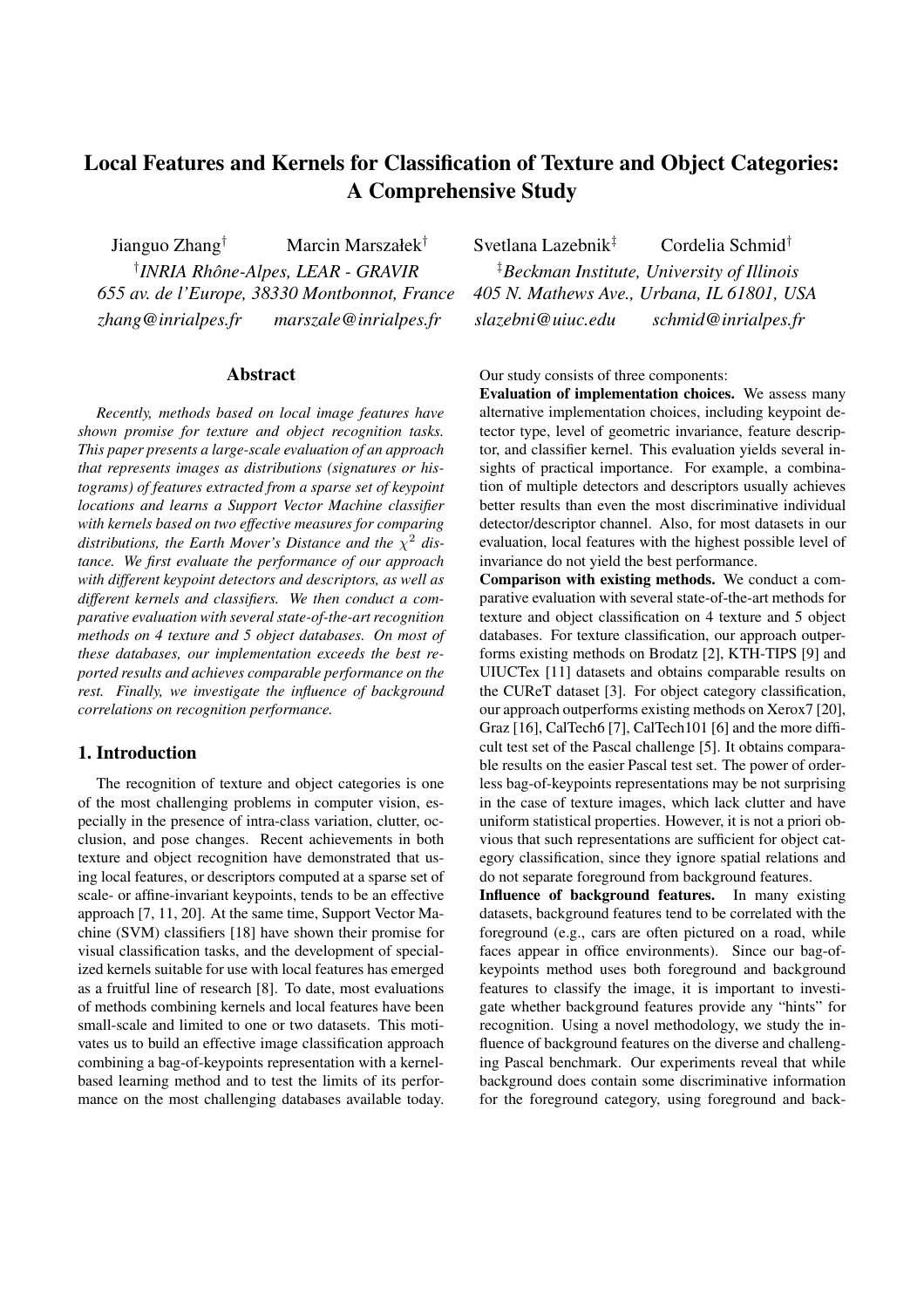ground features together *does not* improve the performance of our method. Thus, even in the presence of background correlations, the features on the objects themselves are the key to recognition. Moreover, our experiments also show the danger of using monotonous or highly correlated backgrounds for training, since this leads to poor recognition performance on test sets with more complex backgrounds.

We have deliberately limited our evaluations to the image-level *classification* task, i.e., classifying an entire test image as containing an instance of one of a fixed number of given object classes. This task must be clearly distinguished from *localization*, i.e., reporting a location hypothesis for an object. We demonstrate that, given the right implementation choices, simple orderless image representations can be surprisingly effective on a wide variety of imagery. Thus, they can serve as good baselines for measuring the difficulty of newly acquired datasets and for evaluating more sophisticated recognition approaches that incorporate structural information about the object.

The rest of this paper is organized as follows. Relevant previous work on texture and object recognition is discussed in Section 1.1. The components of our approach (keypoint detectors, descriptors, and classifier kernels) are described in Section 2. Section 3.1 describes our experimental setup and the nine databases included in the current study. Section 3.2 evaluates the implementation choices relevant to our approach. Sections 3.3 and 3.4 present comparisons with existing texture and object category classification methods, and Section 4 evaluates the effect of background correlations on recognition performance. Finally, Section 5 concludes the paper with a summary of our findings and future extensions.

#### **1.1. Related Work**

**Texture recognition.** Recently, there has been a great deal of interest in recognizing images of textured surfaces subjected to lighting and viewpoint changes [3, 11, 19]. The basic idea of these methods is to represent texture images as distributions or *texton histograms* over a universal *texton dictionary*. Several texton-based representations using features derived from filter bank outputs and raw pixel values were developed [19], and further improvements were achieved by using SVM classifier with a kernel based on  $\chi^2$  histogram distance [9]. However, a major shortcoming of these methods is that the underlying representation is not geometrically invariant. No adaptation is performed to compensate for changes in scale or surface orientation with respect to the camera. By contrast, Lazebnik et al. [11] have proposed an intrinsically invariant representation based on distributions of appearance descriptors computed at a *sparse* set of affine-invariant keypoints (as opposed to earlier *dense* approaches that compute descriptors at every pixel). We take this approach as a starting point and further improve its discriminative power with the help of a kernel-based learning method.

**Object recognition.** The earliest work on appearancebased object recognition has utilized *global* descriptions such as color or texture histograms. The main drawback of such methods is their sensitivity to clutter and occlusions. For this reason, global methods were gradually supplanted by *part-based methods*, e.g. [7], that combine appearance descriptors of local features with a representation of their spatial relations. While part-based models offer an intellectually satisfying way of representing objects, learning and inference problems for spatial relations are complex and computationally intensive, especially in a *weakly supervised* setting where the location of the object in a training image has not been marked. On the other hand, orderless bag-of-keypoints methods [20] have the advantage of simplicity and computational efficiency, though they fail to represent the geometric structure of the object or to distinguish between foreground and background features. For these reasons, bag-of-keypoints methods can be adversely affected by clutter, just as earlier global methods. To overcome this problem, novel SVM kernels that can yield high discriminative power despite noise and clutter have been proposed recently [8]. While these methods have obtained promising results, they have not been extensively tested on databases with heavily cluttered, uncorrelated backgrounds, so the true extent of their robustness has not been conclusively determined. Our own approach is related to that of Grauman and Darrell [8], who have developed a kernel that approximates the optimal partial matching between two feature sets. Specifically, we use a kernel based on the *Earth Mover's Distance* [17], i.e. the exact partial matching cost.

# **2. Components of the representation**

#### **2.1. Image representation**

We use two complementary local region detector types to extract salient image structures: The *Harris-Laplace* detector [15] responds to corner-like regions, while the *Laplacian* detector [12] extracts blob-like regions. These two detectors are invariant to scale transformations only – they output circular regions at a certain characteristic scale. We obtain rotation invariance by rotating the regions in the direction of the dominant gradient orientation [15] and affine invariance through the use of an *affine adaptation* procedure [15]. Affinely adapted detectors output ellipse-shaped regions which are then *normalized*, i.e., transformed into circles. In summary, our detectors offer different levels of invariance: scale invariance only (S), scale with rotation invariance (SR), and affine invariance (A). We denote the Harris detector with different levels of invariance as HS, HSR and HA and the Laplacian detector as LS, LSR and LA.

The normalized circular patches obtained by the detec-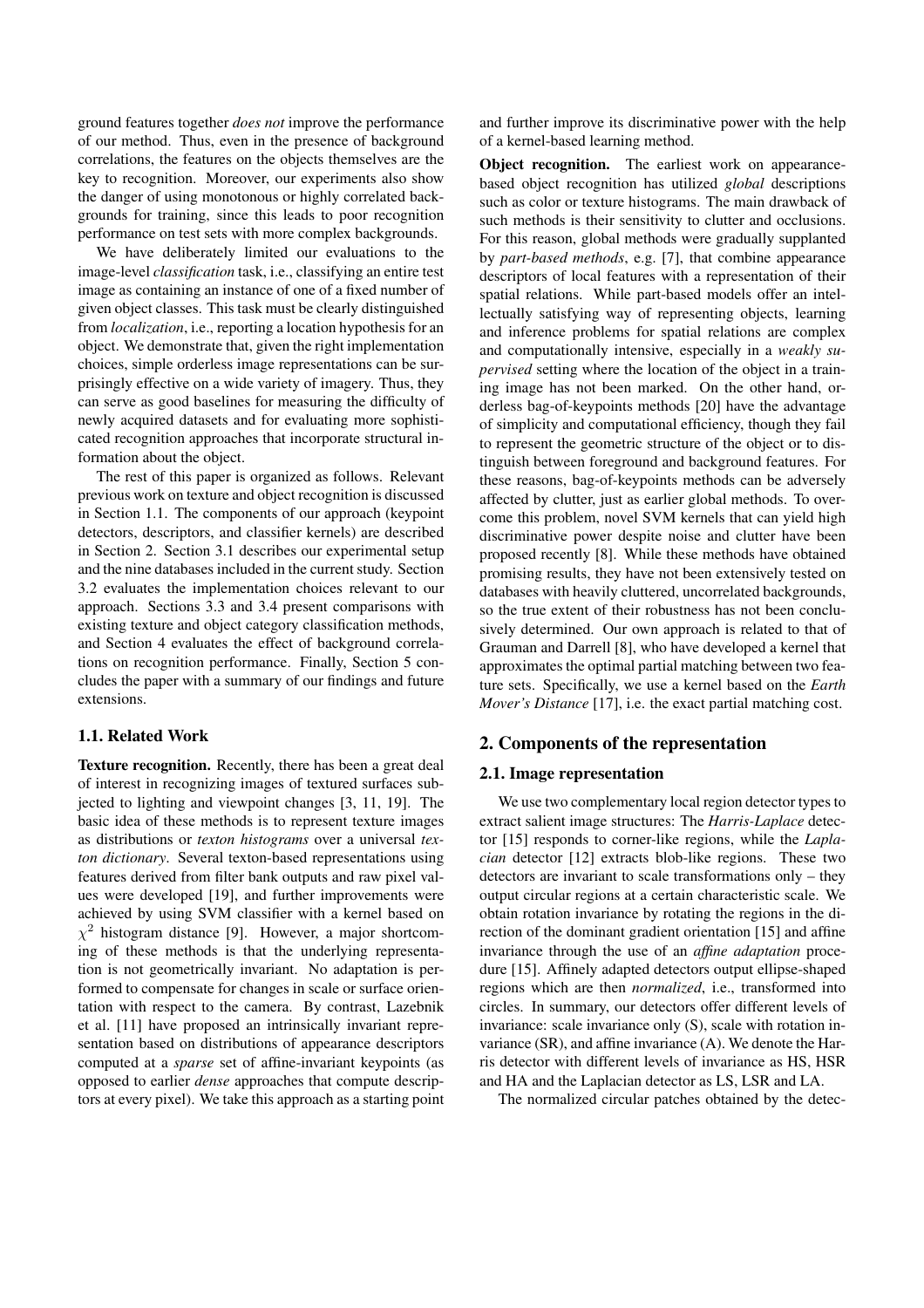tors serve as domains of support for computing appearancebased descriptors. We use the SIFT descriptor [13] which computes a gradient orientation histogram within the support region and the SPIN descriptor [11] which is a rotationinvariant two-dimensional histogram of intensities within an image region.

We consider each detector/descriptor pair as a separate "channel." The combination of multiple detector/descriptor channels is denoted by (detector + detector) (descriptor + descriptor), e.g., (HS+LS)(SIFT+SPIN) means the combination of HS and LS detectors each described with SIFT and SPIN descriptors.

#### **2.2. Comparing distributions of local features**

To compare sets of local features, we represent their distributions in the training and test images. One method for doing this is to cluster the set of descriptors found in each image to form its *signature*  $\{(p_1, u_1), \ldots, (p_m, u_m)\},\$ where  $m$  is the number of clusters,  $p_i$  is the center of the *i*th cluster, and  $u_i$  is the proportional size of the cluster. We extract 40 clusters with  $k$ -means for each image. *Earth Mover's Distance* (EMD) [17] has shown to be very suitable for measuring the similarity between image signatures. The EMD between two signatures  $S_1 = \{(p_1, u_1), \ldots, (p_m, u_m)\}\$ and  $S_2 = \{(q_1, w_1), \ldots, (q_n, w_n)\}$  is defined as  $D(S_1, S_2) = \left[\sum_{i=1}^m \sum_{j=1}^n f_{ij} d(p_i, q_j)\right] / \sum_{i=1}^m \sum_{j=1}^n f_{ij}$ , where  $f_{ij}$  is a flow value that can be determined by solving a linear programming problem, and  $d(p_i, q_j)$  is the *ground distance* between cluster centers  $p_i$  and  $q_j$ . We use Euclidean distance as the ground distance.

An alternative to image signatures is to obtain a global *texton vocabulary* (or *visual vocabulary*) by clustering descriptors from a training set, and then to represent each image as a histogram of texton labels [19, 20]. Given a global texton vocabulary of size  $m$ , the *i*th entry of a histogram is the proportion of all descriptors in the image having label *i*. To compare two histograms  $S_1 = (u_1, \ldots, u_m)$  and  $S_2 = (w_1, \ldots, w_m)$ , we use the  $\chi^2$  distance defined as  $D(S_1, S_2) = \frac{1}{2} \sum_{i=1}^{m} [(u_i - w_i)^2/(u_i + w_i)].$ 

# **2.3. Kernel-based classification**

For classification, we use *Support Vector Machines* (SVM) [18]. For a two-class problem the decision function has the form  $g(x) = \sum_i \alpha_i y_i K(x_i, x) - b$ , where  $K(x_i, x)$ is the value of a *kernel function* for the training sample  $x_i$ and the test sample x. The  $y_i \in \{-1, +1\}$  and  $\alpha_i$  are the class label and the learned weight of the training sample  $x_i$ .  $b$  is a learned threshold parameter. The training samples with  $\alpha_i > 0$  are usually called *support vectors*.

We use the two-class setting for binary detection, i.e., classifying images as containing or not a given object class. For multi-class classification, we use the one-against-one technique, which trains a classifier for each possible pair of classes. When classifying an image, we evaluate all binary classifiers, and perform voting [18].

To incorporate EMD or  $\chi^2$  distance into the SVM framework, we use generalized Gaussian kernels  $K(S_i, S_j) =$  $\exp(-D(S_i, S_j)/A)$  where  $D(S_i, S_j)$  is EMD (resp.  $\chi^2$ distance) if  $S_i$  and  $S_j$  are image signatures (resp. vocabulary histograms). The resulting kernel is the *EMD kernel* (or  $\chi^2$  *kernel*). The parameter A of the EMD (resp.  $\chi^2$ ) kernel is the mean value of the EMD (resp.  $\chi^2$ ) distances between all training images. To combine channels, we apply the generalized Gaussian kernel to the summed distance  $\overline{D} = \sum_{i=1}^{n} D_i$ , where  $D_i$  is the distance for channel i.

# **3. Empirical Evaluation**

#### **3.1. Experimental setup and datasets**

For our experimental evaluation, we use 4 texture and 5 object category datasets, described below. For texture classification, we randomly select 100 different training/test splits and report the average classification accuracy, together with the standard deviation, over the 100 runs. For object classification, we use the same training and test sets as the publications with which we are comparing.

The UIUCTex dataset [11] (Fig. 1) contains 25 texture



classes with 40 images per class. Textures are viewed under significant scale and viewpoint changes. Non-rigid deformations, illumination changes and viewpoint-dependent appearance variations are also present. The KTH-TIPS dataset [9] (Fig. 4) contains 10 texture classes with 81 im-



Figure 4. Image examples of the KTH-TIPS database.

ages per class. Images are captured at nine scales spanning two octaves, viewed under different illumination directions and different poses. The Brodatz texture album [2] contains 112 different texture classes where each class is represented by one image divided into nine sub-images. Note that this dataset is somewhat limited, as it does not model viewpoint, scale, or illumination changes. For the CUReT tex-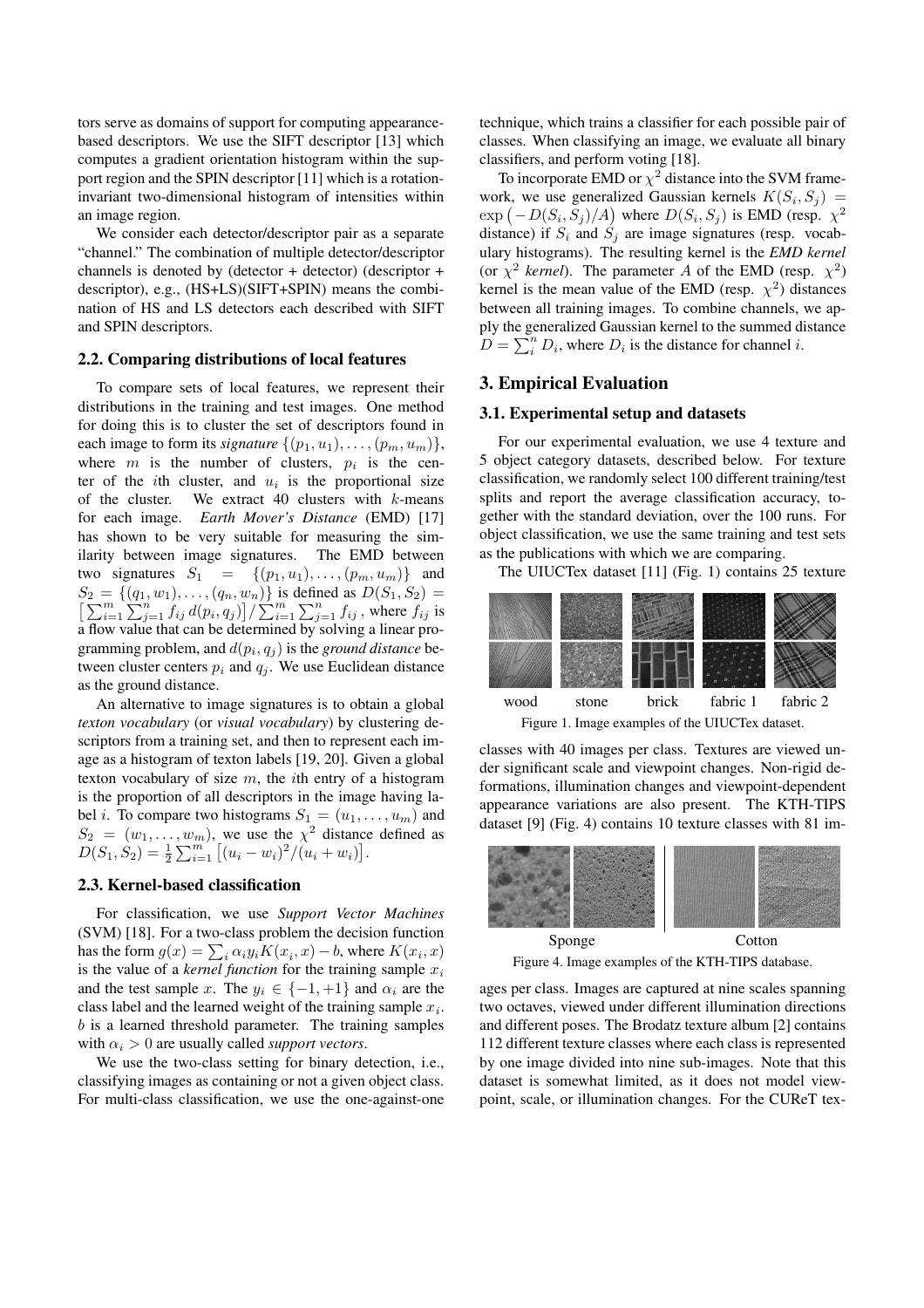



training test set 1 test set 2

Figure 3. Image examples with ground truth object annotation of the bike categories of the Pascal challenge.

ture database [3] we use the same subset of images as [19]. This subset contains 61 texture classes with 92 images for each class. These images are captured under different illuminations with seven different viewing directions. The changes of viewpoint, and, to a greater extent, of the illumination direction, significantly affect the texture appearance.

The Xerox7 dataset [20] (Fig. 5) consists of of seven



Figure 5. Correctly recognized (first row) and misclassified (second row) Xerox7 images.

classes. It includes images with highly variable pose and background clutter, and the intra-class variability is large. We perform multi-class classification with the same setup as in [20]. The CalTech6 database [7] contains six classes and a background set. We use the same training and test set for two-class classification (object vs. background) as [7]. The Graz dataset [16] (Fig. 6) contains persons, bikes and a



Figure 6. Recognized and missed images of the Graz dataset.

background class. We use the same training and test set for two-class classification as [16]. The CalTech101 dataset [6] (Fig. 2) contains 101 object categories. Most of the images in the database contain little or no clutter. Furthermore, the objects tend to lie in the center of the image and to be present in similar poses. Some images have a partially black background due to artificial image rotations. We follow the experimental setup of Grauman et al. [8], i.e., we randomly select 30 training images per class and test on the remaining images, reporting the average accuracy for all the classes. The Pascal dataset [5] (Fig. 3) includes bicycles, cars, motorbikes and people. It has one training dataset and two test sets. In the "easier" test set 1, images are taken from the same distribution as the training images. In the "harder" test set 2, images are collected by Google search. An additional complication is that many images in test set 2 contain instances of several classes.

### **3.2. Evaluation of parameters**

**Evaluation of different levels of invariance.** First, we show the results of evaluating different levels of invariance (S, SR, A) of our two keypoint detectors on several datasets. The number of training images per class are 20 for UIUC-Tex, 3 for Brodatz, 100 for Graz bikes. For Xerox7, we use tenfold cross-validation. These settings are kept for all experiments reported in this section. In this test, all regions are described with the SIFT descriptor and the EMD kernel is used for classification. Table 1 shows that pure scale invariance (S) performs best for the Brodatz, Graz bikes and

| Databases      | Scale Inv.     | Scale and Rotation   Affine Inv. |                |  |
|----------------|----------------|----------------------------------|----------------|--|
|                | $HS+LS$        | HSR+LSR                          | $HA+LA$        |  |
| <b>UIUCTex</b> | $92.2 \pm 1.4$ | $98.0 \pm 0.5$                   | $98.0 \pm 0.6$ |  |
| <b>Brodatz</b> | $94.4 \pm 0.7$ | $94.0 + 0.9$                     | $91.3 \pm 1.1$ |  |
| Graz bikes     | $91.9 \pm 2.6$ | $91.3 + 2.6$                     | $90.5 \pm 3.0$ |  |
| Xerox7         | $94.7 \pm 1.2$ | $92.2 + 2.3$                     | $91.4 \pm 1.8$ |  |

Table 1. Evaluation of different levels of invariance.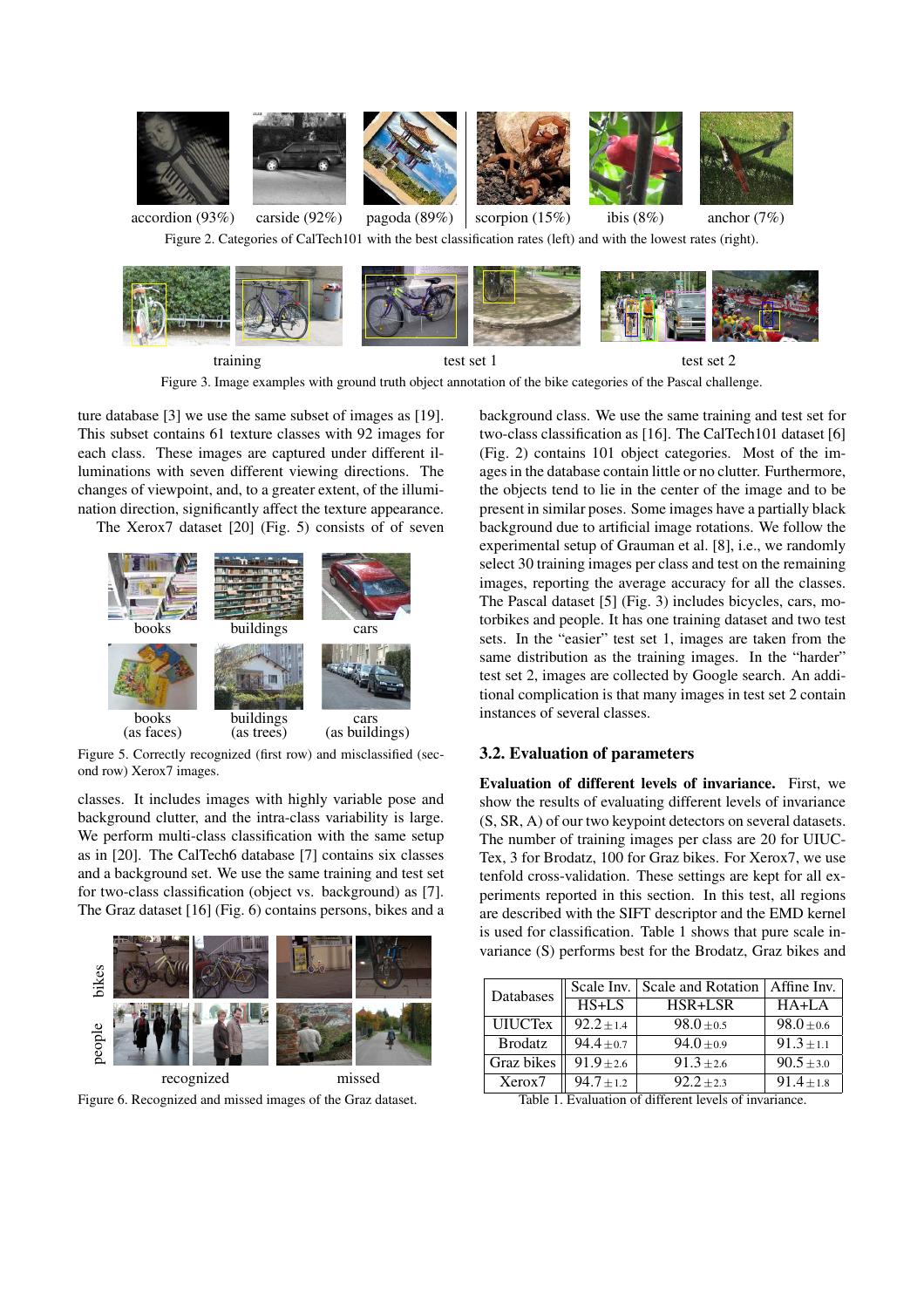Xerox7 datasets, while for UIUCTex, rotation invariance (SR) is important. The reason is that Brodatz, Graz and Xerox7 have no rotation or affine changes, while UIUCTex has significant viewpoint changes and arbitrary rotations. Even in this case, affine-invariant features fail to outperform the scale- and rotation-invariant ones. The apparent superiority of scale-invariant detectors for recognition could be due to their greater robustness, as the affine adaptation process can often be unstable in the presence of large affine or perspective distortions.

**Evaluation of different channels.** Next, we compare the performance of different detector/descriptor channels and their combinations. We use the EMD kernel for classification. Table 2 shows results obtained for the UIUCTex dataset. We can see that the Laplacian detector tends to perform better than the Harris detector. The most likely reason for this difference is that the Laplacian detector usually extracts four to five times more regions per image than Harris-Laplace, thus producing a richer representation. Using the two detectors together tends to further raise performance. SIFT performs slightly better than SPIN. Combining SIFT with SPIN boosts the overall performance because the two descriptors capture different kinds of information (gradients vs. intensity values). These observations are confirmed by results on other datasets [21] (omitted here for lack of space). Overall, the combination of Harris-Laplace and Laplacian detectors with SIFT and SPIN is the preferable choice in terms of classification accuracy, and this is the setup used in Sections 3.3 and 3.4.

| Channels | <b>SIFT</b>    | <b>SPIN</b>  | SIFT+SPIN    |
|----------|----------------|--------------|--------------|
| HSR      | $97.1 \pm 0.6$ | $93.9 + 1.1$ | $97.4 + 0.6$ |
| LSR      | $97.7 + 0.6$   | $93.9 + 1.0$ | $98.2 + 0.6$ |
| HSR+LSR  | $98.0 \pm 0.5$ | $96.2 + 0.8$ | $98.3 + 0.5$ |

Table 2. Detector and descriptor evaluation on UIUCTex.

**Evaluation of different kernels.** The learning ability of a kernel classifier depends on the type of kernel used. Here we compare SVM with three different kernels: linear,  $\chi^2$ , and EMD. As a baseline, we also evaluate EMD with nearest neighbor (NN) classification – the same setup as in Lazebnik et al. [11]. For the signature-based classifiers (EMD-NN and EMD kernel), we use 40 clusters per image as before. For the other SVM kernels, which work on histogram representations, we create a global vocabulary by concatenating 10 clusters per class. For UIUCTex, Brodatz, Graz bikes and Xerox7, the vocabulary sizes are 250, 1120, 20 and 70, respectively. Table 3 shows classification results for the LSR+SIFT channel, which are representative of all other channels. We can see that EMD-NN always performs worse than the EMD kernel, i.e., that a discriminative approach gives a significant improvement. The difference is particularly large for the Xerox7 database, which has wide intra-class variability. Among the vocabu-

lary/histogram representations, the  $\chi^2$  kernel performs better than linear. The performance levels of EMD kernel and the  $\chi^2$  kernel are comparable and either of them is a good choice in our framework provided that a suitable vocabulary can be built efficiently. To avoid the computational expense of building global vocabularies for each dataset, we use the EMD kernel in the following experiments.

| Databases      |                | Vocabulary-Histogram | Signature      |              |  |
|----------------|----------------|----------------------|----------------|--------------|--|
|                | Linear         |                      | <b>EMD-NN</b>  | <b>EMD</b>   |  |
| <b>UIUCTex</b> | $97.0 \pm 0.6$ | $98.1 \pm 0.6$       | $95.0 \pm 0.8$ | $97.7 + 0.6$ |  |
| <b>Brodatz</b> | $96.1 \pm 0.8$ | $96.0 + 0.7$         | $86.5 \pm 1.2$ | $94.1 + 0.8$ |  |
| Graz bikes     | $83.9 \pm 3.6$ | $83.8 \pm 2.0$       | $84.6 \pm 3.4$ | $89.8 + 2.6$ |  |
| Xerox7         | $79.8 \pm 3.0$ | $89.2 + 2.1$         | $59.4 + 4.1$   | $92.4 + 1.7$ |  |

Table 3. Classification accuracy of different kernels.

#### **3.3. Texture classification**

In this section, we present a comparative evaluation of our approach with four state-of-the-art texture classification methods: Lazebnik [11], VZ-joint [19], Hayman [9] and global Gabor as in [14]. Table 5 shows the classification accuracy of the five different methods for 4 texture databases. We use (HS+LS)(SIFT+SPIN) as image description for all databases except for UIUC, for which we use the rotation invariant version. For the **UIUCTex** database we can observe that both our method and Lazebnik's method work much better than Hayman's method and VZ-joint, while Hayman's method works better than VZ-joint. Overall, the improved performance of our method over Lazebnik's and of Hayman over VZ-joint shows that discriminative learning helps to achieve robustness to intra-class variability. On this dataset, global Gabor features perform the worst, since they are not invariant and averaging the features over all pixels loses discriminative information. Overall, the three noninvariant dense methods in our evaluation have relatively weak performance on this database. For the **KTH-TIPS** database we can observe that our method works best, Hayman's comes second, and VZ-joint and Lazebnik's method are below them. Global Gabor filters come last, though they still give good results and their performance is significantly higher for this database than for UIUCTex. This may be due to the relative homogeneity of the KTH-TIPS texture classes. For the **Brodatz** our method performs best, closely followed by Hayman's method. We can see that Hayman's method performs better than VZ-joint, and our method better than Lazebnik's method, i.e. that kernel-based learning

| Training            | <b>UIUCTex</b> | <b>KTH-TIPS</b> | <b>Brodatz</b> | <b>CUReT</b>   |
|---------------------|----------------|-----------------|----------------|----------------|
| set size            | 20             | 40              |                | 43             |
| ours                | $98.3 \pm 0.5$ | $95.5 + 1.3$    | $95.4 + 0.3$   | $95.3 + 0.4$   |
| Hayman              | $92.0 + 1.3$   | $94.8 + 1.2$    | $95.0 \pm 0.8$ | $98.6 \pm 0.2$ |
| Lazebnik            | $96.4 \pm 0.9$ | $91.3 \pm 1.4$  | $89.8 + 1.0$   | $72.5 \pm 0.7$ |
| VZ-joint            | $78.4 \pm 2.0$ | $92.4 \pm 2.1$  | $92.9 \pm 0.8$ | $96.0 \pm 0.4$ |
| G. Gabor            | $65.2 \pm 2.0$ | $90.0 \pm 2.0$  | $87.9 \pm 1.0$ | $92.4 \pm 0.5$ |
| $\sim \cdot$ $\sim$ | 0.1100         |                 |                | $\blacksquare$ |

Table 5. Comparison of different methods for texture datasets.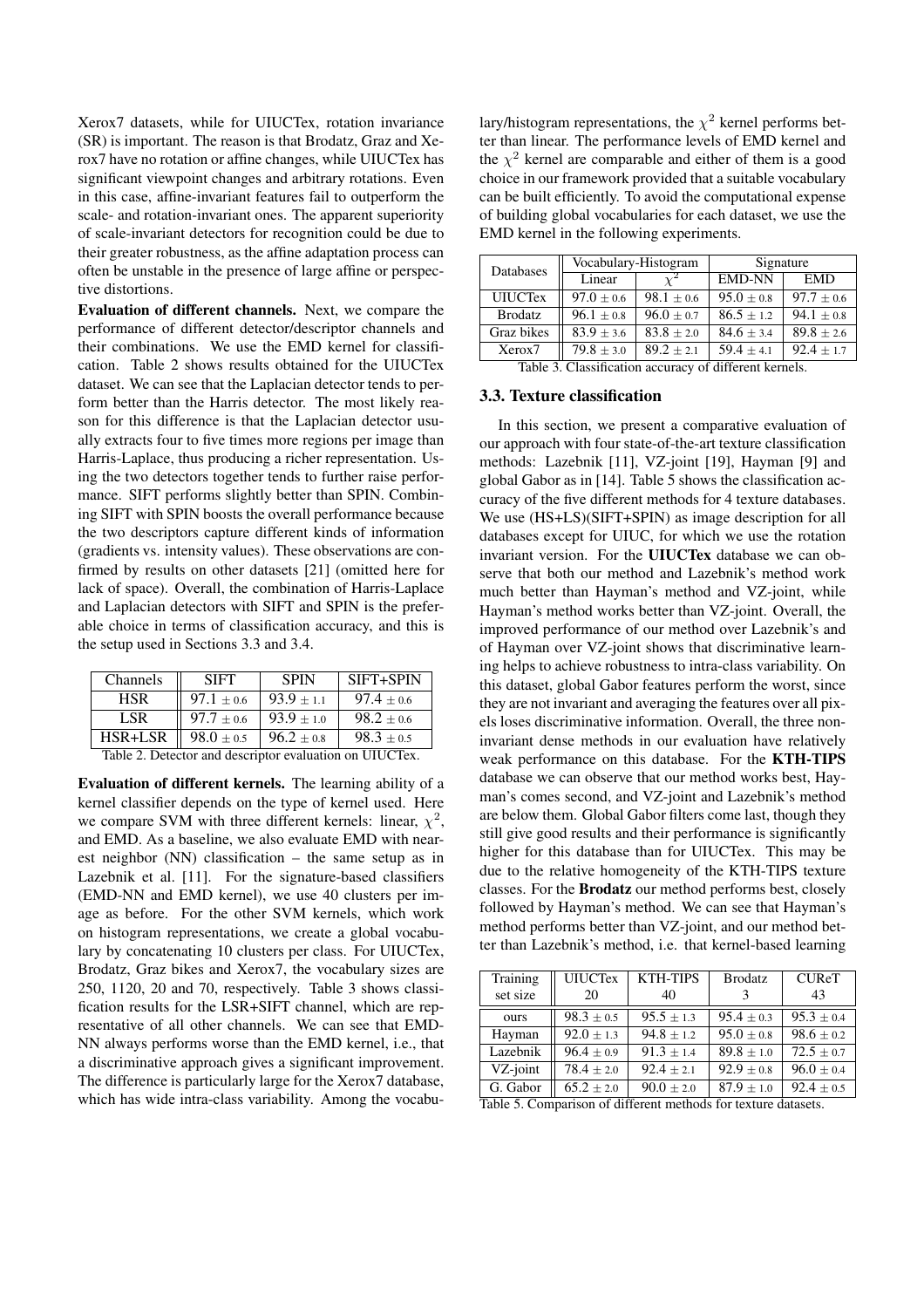| Methods              | Xerox7    | CalTech <sub>6</sub> | Graz        | Pascal test set 1 | Pascal test set 2 | CalTech101 |
|----------------------|-----------|----------------------|-------------|-------------------|-------------------|------------|
| $(HS+LS)(SIFT+SPIN)$ | 94.3      | 97.9                 | 90.0        | 92.8              | 74.3              | 53.9       |
| other                | 82.0 [20] | $96.6$ [20]          | $83.7$ [16] | 94.6 [10]         | 70.5 [4]          | 43 [8]     |

Table 4. Comparison with the best reported results on several object datasets.

improves the performance over 1-NN classification. For the **CUReT** database Hayman's method obtains the best results, followed by VZ-joint, our method, global Gabor filters, and Lazebnik's method. On this dataset, local feature methods are at a disadvantage. Since most of the CUReT textures are very homogeneous and high-frequency, lacking salient structures such as blobs and corners, keypoint extraction does not produce very good image representations. A simple patch descriptor seems to be more appropriate.

In conclusion, our method achieves the highest accuracy on three texture databases and comparable results on the CUReT dataset. Its robustness to viewpoint and scale changes has been clearly demonstrated on the UIUCTex and the KTH-TIPS datasets. Our results show that for most datasets, combining geometric invariance at the representation level with a discriminative classifier at the learning level results in a very effective system. Note that even though impressive results are obtained using VZ-joint (patch descriptors) on the CUReT and Brodatz datasets, this method does not perform as well on the other datasets, thus showing its limited applicability. An important factor affecting the performance of local feature methods is image resolution, since keypoint extraction tends to not work well on low-resolution images. This concurs with the previous results showing the advantage of the denser Laplacian detector over the sparser Harris-Laplace.

### **3.4. Object category classification**

In this section we evaluate our approach for object category classification and compare it to the best results reported in the literature. Table 4 shows the results for different datasets. The EMD kernel and SVM are used. For details on the experimental setup see section 3.1.

Results for multi-class classification on **Xerox7** show that our method outperforms the Xerox bag-of-keypoints method [20] in the same experimental setting. This is due to the fact that we use a combination of detectors and descriptors, a more robust kernel (see table 3) and scale invariance as opposed to affine invariance (see table 1). Fig. 5 shows a few results on Xerox7. Two-class classification (object vs. background) accuracy on the **CalTech6** and **Graz** databases is reported with the ROC equal error rate. Our approach outperforms existing methods on both datasets. Note that results for CalTech6 are high, indicating the relatively low level of difficulty of this dataset. Fig. 6 shows some results for the Graz datasets. Misclassified bikes are either observed from the front, very small, or only partially visible. Misclassified people are either observed from the back,

occluded, or very small. We also evaluate our approach for the object category classification task of the **Pascal** challenge [5]. Table 4 shows ROC equal error rates of our method for detecting each class vs. the other best method reported in the Pascal challenge. For test set 1 the best results, slightly better than ours, were obtained by Jurie and Triggs [10]. This approach uses a dense set of multi-scale patches instead of a sparse set of descriptors computed at interest points. For test set 2 best results, below ours, were obtained by Deselaers et al. [4]. They use a combination of patches around interest points and patches on a fixed grid. Results for multi-class classification on **Caltech101** show that our approach outperforms Grauman et al. [8] for the same setup. The best results on this dataset (48%) are currently reported by Berg et al. [1]. However, these results are not comparable to ours, since they were obtained in a supervised setting with manually segmented training images. Fig. 2 presents the categories with the best and worst classification rates. We can observe that some of the lowest rates are obtained for categories that are characterized by their shape as opposed to texture, such as anchors.

To conclude, our method achieves the best results on Xerox7, CalTech6, Graz, Pascal test set 2 and CalTech101 and is comparable for Pascal test set 1.

#### **4. Object categories – influence of background**

Our method recognizes object categories taking both foreground and background features as input. In most databases included in our evaluation, object categories have fairly characteristic backgrounds, e.g., most car images contain a street or a parking lot. In this section, our goal is to determine whether background correlations provide our method with additional cues for classification. In the following experiments, we use the (HS+LS)(SIFT) channels – SPIN is dropped for computational efficiency – and the EMD kernel. The signature size is set to 40 per image. Our test bed is the Pascal database, which comes with complete ground truth annotations(see Fig. 3). Using the annotations, we extract two sets of features from each image: foreground features (FF) that are within the ground truth object region, and background features (BF) that are outside. Throughout our experiments, we systematically replace the original background features from an image by two specially constructed alternative sets: *random* and *constant natural scene* backgrounds (referred to as BF-RAND and BF-CONST, respectively). BF-RAND are obtained by randomly shuffling background features among all of the images in the dataset. For example, the background of a face image may be re-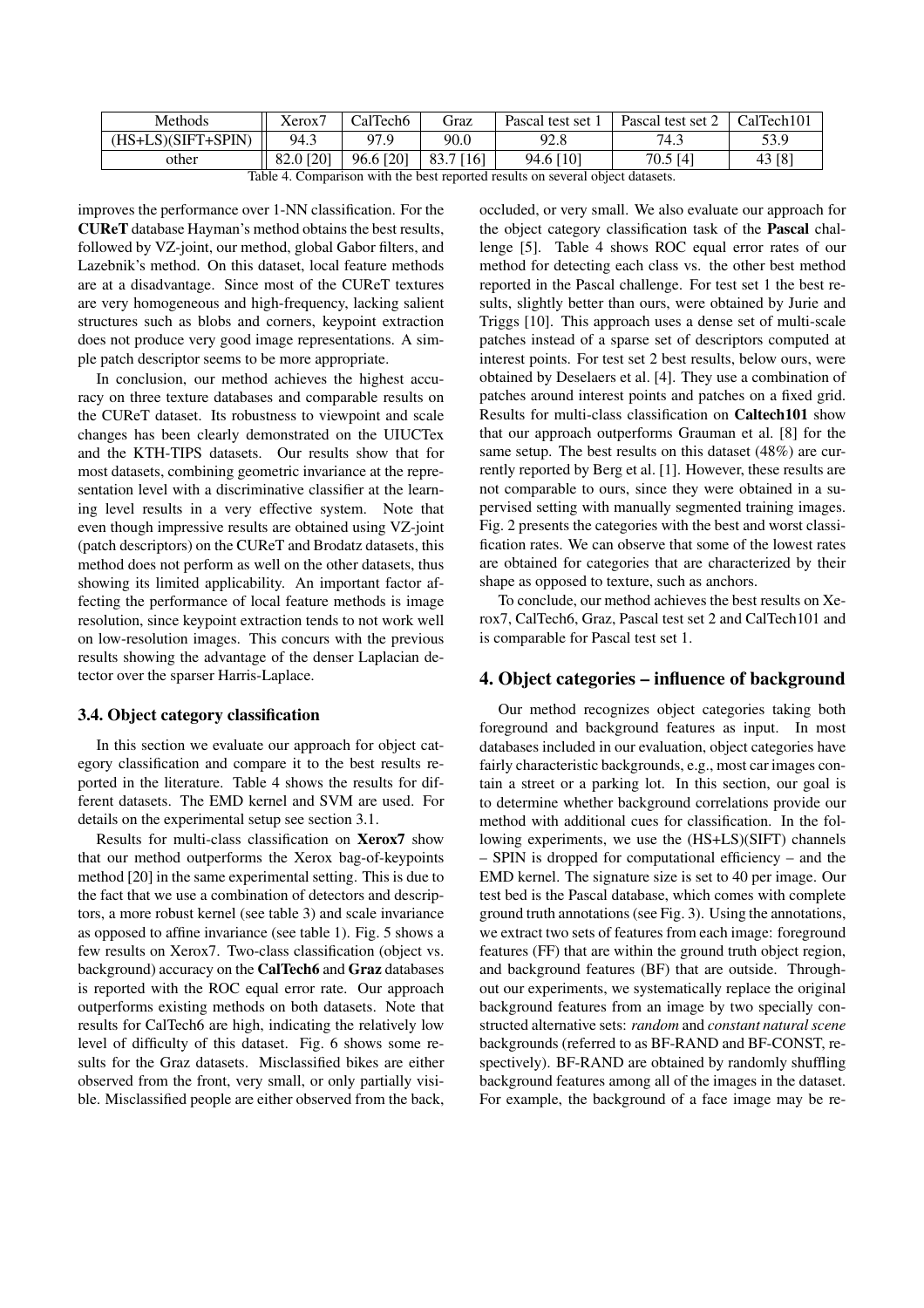

Figure 7. ROC curves for training and testing with four combinations of the foreground features with different types of background.

placed by the background of a car image. BF-CONST are background features extracted from images captured by a fixed camera observing a natural scene over an extended period of time, so they include continuous lighting changes and the movement of trees and clouds.

Fig. 8 shows ROC curves obtained by training and testing on only the background features (BF). Judging by the shape of the ROC curves, the background features contain a lot of discriminative information for test set 1, and significantly less for test set 2 (e.g., the performance of background features for test set 2 bicycles is close to chance level). The performance curves of the BF-RAND and BF-CONST feature sets (not shown in the figure) are at chance level as one would expect, since BF-RAND and BF-CONST do not contain any information about the foreground object by construction.

Fig. 7 evaluates combinations of foreground features with different types of background features. Due to space limitations only results for the people test set 1 are presented. Results for the other test sets are similar [21]. AF denotes all the features extracted from the original image, AF-RAND denotes the combination of FF and BF-RAND and AF-CONST denotes the combination of FF and BF-CONST. Fig. 7 (left) shows ROC curves for a situation where training and testing are performed on the same feature combination. FF always gives the highest results, indicating that object features play the key role for recognition, and recognition with segmented images achieves better performance than without segmentation. Mixing back-



Figure 8. ROC curves of object classification obtained by training and testing on background features only.

ground features with foreground features *does not* give higher recognition rates than FF alone. For images with roughly constant backgrounds (AF-CONST), the performance is almost the same as for images with foreground features only. It is intuitively obvious that classifying images with fixed backgrounds is as easy as classifying images with no background clutter at all. Finally, the ROC curves for AF-RAND are the lowest, which shows that objects with uncorrelated backgrounds are harder to recognize. Fig. 7 (middle) shows ROC curves for a setup where the training set has different types of backgrounds and the test set has its original background. We can observe that training on AF or AF-RAND while testing on AF gives the highest results. Thus, even under randomly changed training backgrounds, the SVM can find decision boundaries that generalize well to the original training set. Training on FF or AF-CONST and testing on AF gives lower results, most likely because the lack of clutter in FF set and the monotonous backgrounds in AF-CONST cause the SVM to overfit the training set. By contrast, varying the object background during training, even by random shuffling, seems to prevent this. Finally, Fig. 7 (right) shows ROC curves for a situation where the training set has the original backgrounds and the test set has different types of backgrounds. When the test set is "easier" than the training one, performance improves, and when it is "harder," the performance drastically drops. This is consistent with the results of Fig. 7 (middle), where training on the "harder" sets AF or AF-RAND gave much better results than training on the "easier" sets FF and AF-CONST.

Based on our evaluation of the role of background features in bag-of-keypoints classification, we can venture two general observations. First, while the backgrounds in most available datasets have non-negligible correlations with the foreground objects, using both foreground and background features for learning and recognition does not result in better performance for our method. In our experimental setting, the recognition problem is easier in the absence of clutter. Second, when the statistics of the test set are unknown at training time, it is usually beneficial to pick the most difficult training set available.